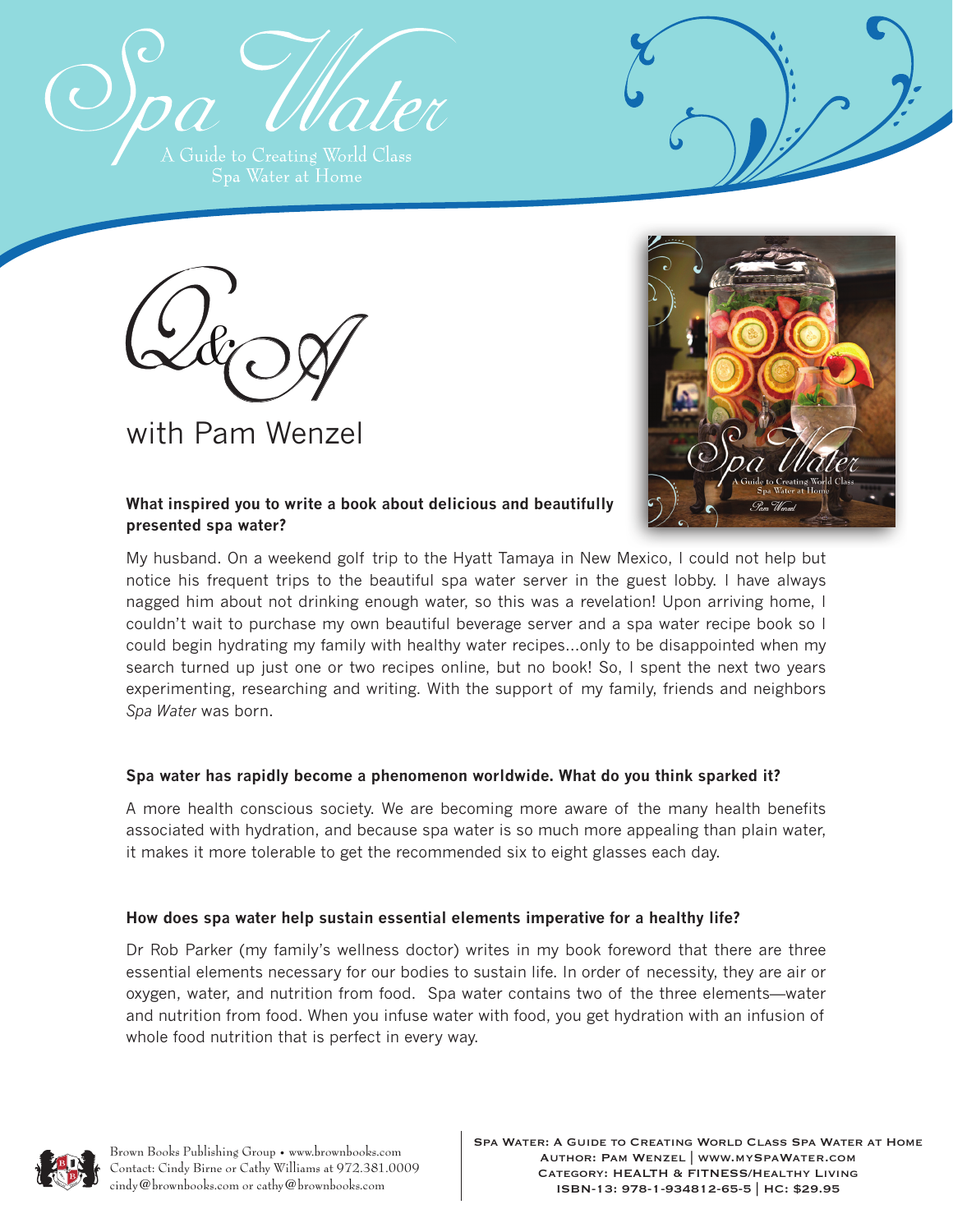



I am a breast cancer survivor. Through the research that went into this book, I discovered many connections with dehydration (and plastics from water bottles) that may contribute to a higher risk of breast cancer. I am passionate about the Army of Women because they are actually working to find the cause of breast cancer. If they are successful in recruiting one million women, we could finally know the cause of this disease in my lifetime. What an opportunity this is for all of us who are willing to stand up and be counted as one in a million!

## **Some will argue that there isn't scientific evidence to prove the correlation between hydration and cancer prevention, how would you respond?**

There are way too many health issues plaguing our nation that have been scientifically proven to be associated with, or have very strong links to dehydration, to argue about the cancer connection. These include juvenile diabetes, arthritis, obesity, joint pain, back pain, digestive problems and headaches, and the list goes on.

# **The recipes included in Spa Water come from twelve distinctive spas from around the world. How did you select these spas and the twenty-two recipes included in the book?**

That was the fun part! I contacted several resort groups listed in Spa Magazine asking for recipe submissions and had a great response. After recreating each recipe, I then enlisted the taste buds of family, friends and neighbors. The recipes chosen were based on what I thought were most appealing—not only in taste, but also for appearance and health benefits.

## **Do you have a favorite spa water recipe that you create at home?**

Yes, I love the Cantaloupe Agua Fresca from Trellis in Houston.